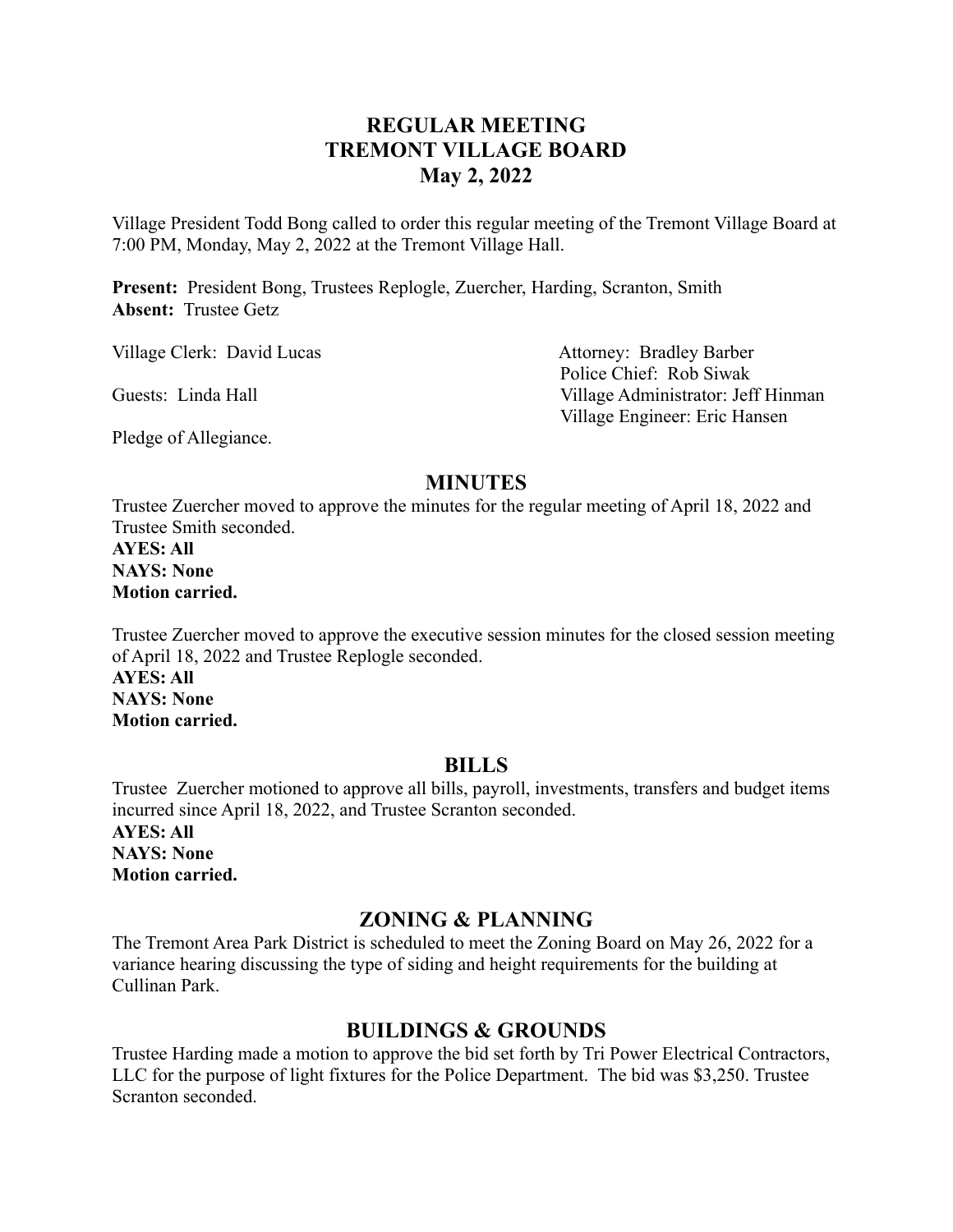**AYES: All NAYS: None Motion carried.**

### **FINANCE**

Trustee Scranton made a motion to transfer \$35,228.12 from General Fund Savings to Police Operations Checking to cover bills and payroll. Trustee Zuercher seconded. **AYES: All NAYS: None Motion carried.**

Notices were sent to all of the 100 block businesses of South Sampson Street addressing the upcoming construction in the Summer of 2022. Further communication is to be expected.

Village Administrator Jeff Hinman received a quote from i3 Broadband for phone and internet plans. The purpose of the quote is for the Village of Tremont and the Community Center. The Village is currently using Frontier. Hinman and the board of Trustees are considering all options.

# **UNFINISHED BUSINESS**

Trustee Scranton made a motion to approve the proposed pay increases listed below and Trustee Zuercher seconded. These pay increases will go into effect at the start of the May 1 payroll period.

| <b>Employee</b>       | <b>Increase Per Hour</b> | <b>Employee</b> | <b>Increase Per Hour</b> |
|-----------------------|--------------------------|-----------------|--------------------------|
| <b>Russell Boston</b> | \$4.00                   | Mack Bramlett   | \$0.75                   |
| Brian Hild            | \$0.50                   | Rob Siwak       | \$0.75                   |
| Kim Marron            | \$1.00                   | Diane Vetroczky | \$0.50                   |
| Reid Miller           | \$4.00                   |                 |                          |

Linda Hall presented information regarding the Charles Moser farm between Baer Road and I-155. She believes that new development has impacted drainage and runoff on the land. The board requested additional information from her and Village President Bong asked the Village engineer to review the provided information and advise the board on the stated concerns.

Trustee Scranton and the board had a general discussion about the 2023 Levy increase.

The board of Trustees discussed the bids that were submitted for the 100 block of South Sampson Street. The low bid was from Ottobaum at \$499,433.26, which is lower than the Village Engineers estimate at \$514,805.

Trustee Scranton made a motion to accept the bid of \$499,433.26 set forth by Ottobaum and Trustee Zuercher seconded.